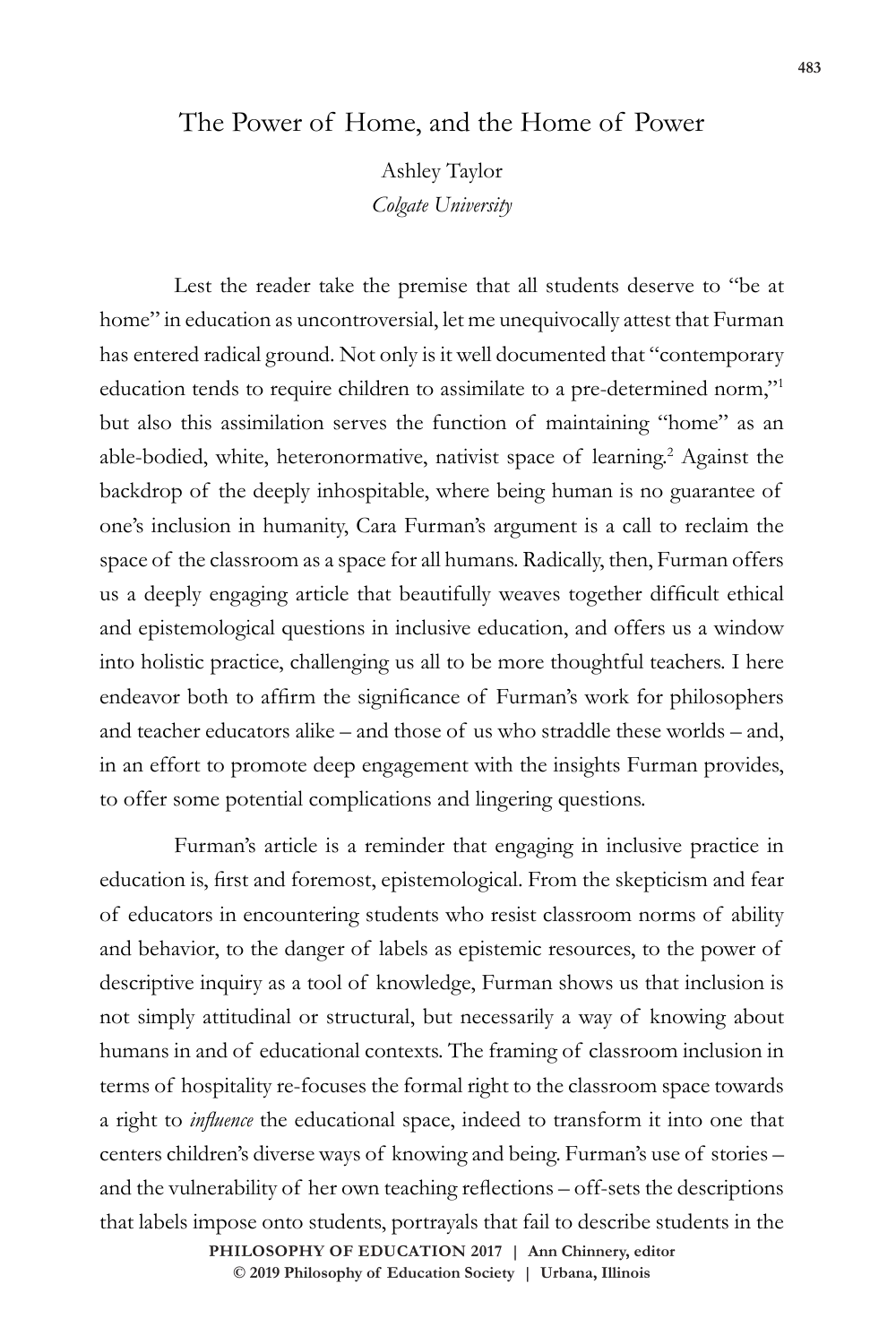richness that hospitality necessitates. Each of these arguments demonstrates that efforts at substantive inclusion – creating the conditions for students "to be at home" – require deep epistemological work.

Furman suggests that inquiry into children's ways of knowing about their experiences replaces the pre-packaged sense-making that comes through diagnoses and labels. This inquiry is not outcome-oriented, but rather open-ended, aimed at a rich description that allows "the subject time to speak, to show itself."3 Furman writes in one excerpt of her advice to a student: "One must suspend one's understanding to assume that there is coherency to each person's perceptions and perspective."4 I find this call beautifully reminiscent of what Douglas Biklen and Jamie Burke described as "presuming competence."5 To presume competence "educators must assume students can and will change and, that through engagement with the world, will demonstrate complexities of thought and action that could not necessarily be anticipated."6 Thus, while Thomas' behaviors or ways of being in the classroom may befuddle and irritate his teachers – while he may not make sense to them – Furman advises her students that "there's a good chance he makes sense to himself."7 Here, Furman offers what is perhaps the most poignant line in this powerful article. It reflects a view of the inadequacy of normalized ways of knowing, and how the encounter with the child *reveals* these inadequacies. It promises that the child's internal logic must supersede the educator's normalized judgment. Moreover, I take this argument to support the view that when educators suspend their understanding they can work towards facilitating the child's increasing "connectedness" with their social community, a connectedness that depends on letting go of immediate or easily quantifiable outcomes.<sup>8</sup>

What is involved in "suspending understanding" and, instead, "making visible" through rich description and story-telling? First, I take Furman to be arguing that a significant part of this suspension of understanding is the eschewing of labels as informative mechanisms for education. This is because labels act against educators' ability to suspend judgment about the coherency of children's ways of being. Targeting labels and labeling within the discourse of exceptionality invites educators and peers to work against preconceived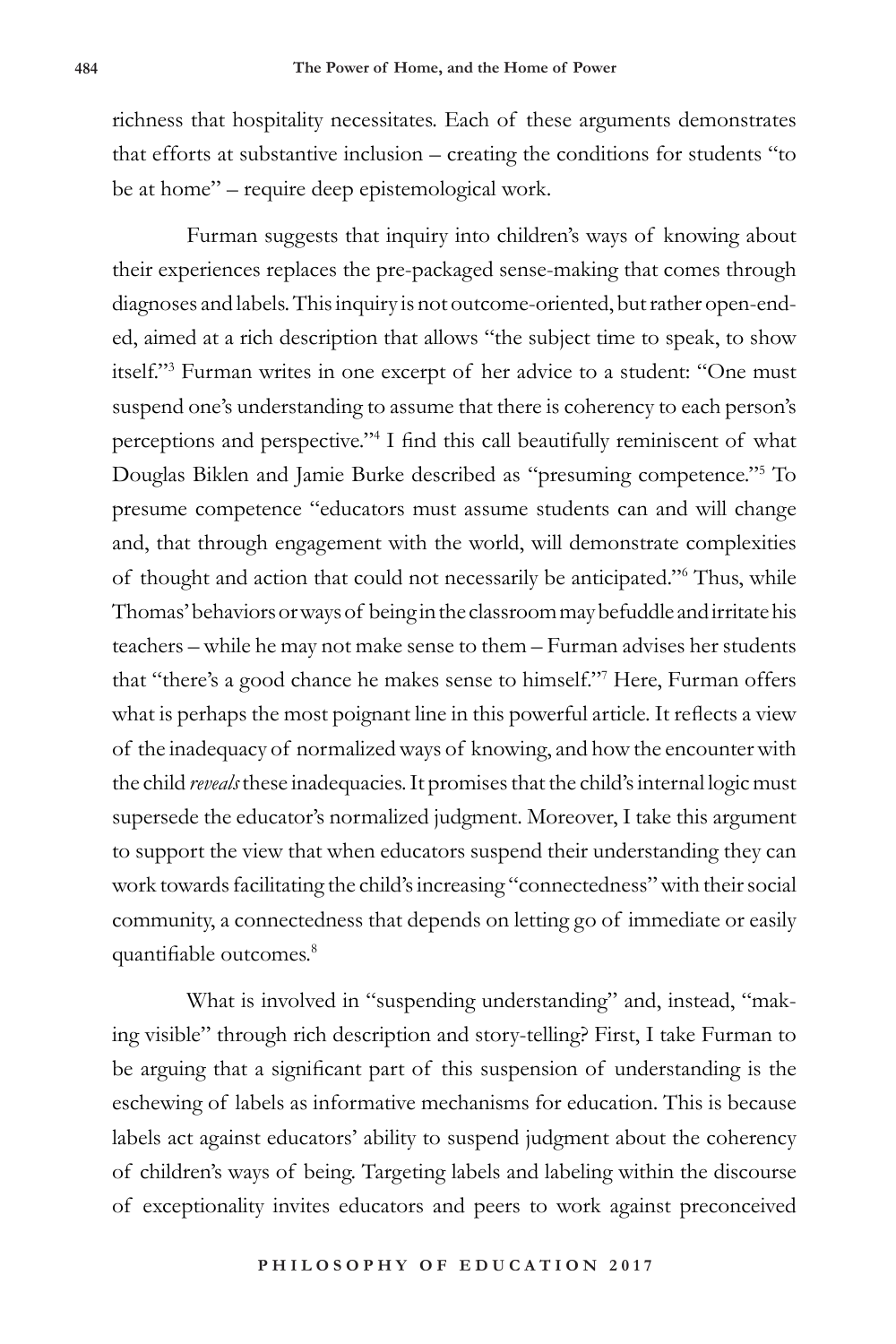assumptions about children that deprive them of their "right to differences."9 I regard educational and diagnostic labels as both over and under-informing us about the capabilities of students; that is, they simultaneously provide too much information and too little information about the students' learning and needs, primarily (although not only) because they operate as generalizations. As a result, labels act as unhelpful and even dangerous epistemic resources for educators because they fail to provide information that substantively aids teachers in supporting students' learning and growth. Moreover, and as Furman clearly shows in the example of Ashley from Ayers, they *mis*inform by providing information based on a deficit construction of the student, thus affirming harmful beliefs about and practices of classroom "inclusion."

Despite these criticisms, and while I am inclined to enthusiastically agree with Furman's assessment of labels, I do want to offer two brief potential complications. A first is that labels may not necessarily and always operate as negative epistemic resources. That is, labels may offer us positive information about a student or information that can be used to positively inform our teaching practice and facilitate peer connections. Two examples come to mind. The first is the use of a label such as "neurodivergent" that is self-assigned or emerges from within disability communities. Here, disability-associated naming practices could occur as expressions of disability pride. A second example is the use of a label to facilitate empathy. In the latter case, knowledge of a peer's educational or diagnostic label – or self-identifying label – might help students to generate caring and understanding attitudes. Of course, this requires significant work on the part of the educator to disrupt the negativity and colloquial attachments of the label within the classroom community. What is at stake is the question of how differences are best honored within the classroom, especially knowing that rendering ability differences invisible cannot facilitate a community of inclusion. Perhaps Furman's article calls us to consider further how to cultivate empathy through positive descriptions that avoid negative attachments on the one hand and rendering disability pride invisible on the other.

Second, is it possible, and does Furman's approach require us, to move away from labels entirely? Might the rich and positive descriptions based in in-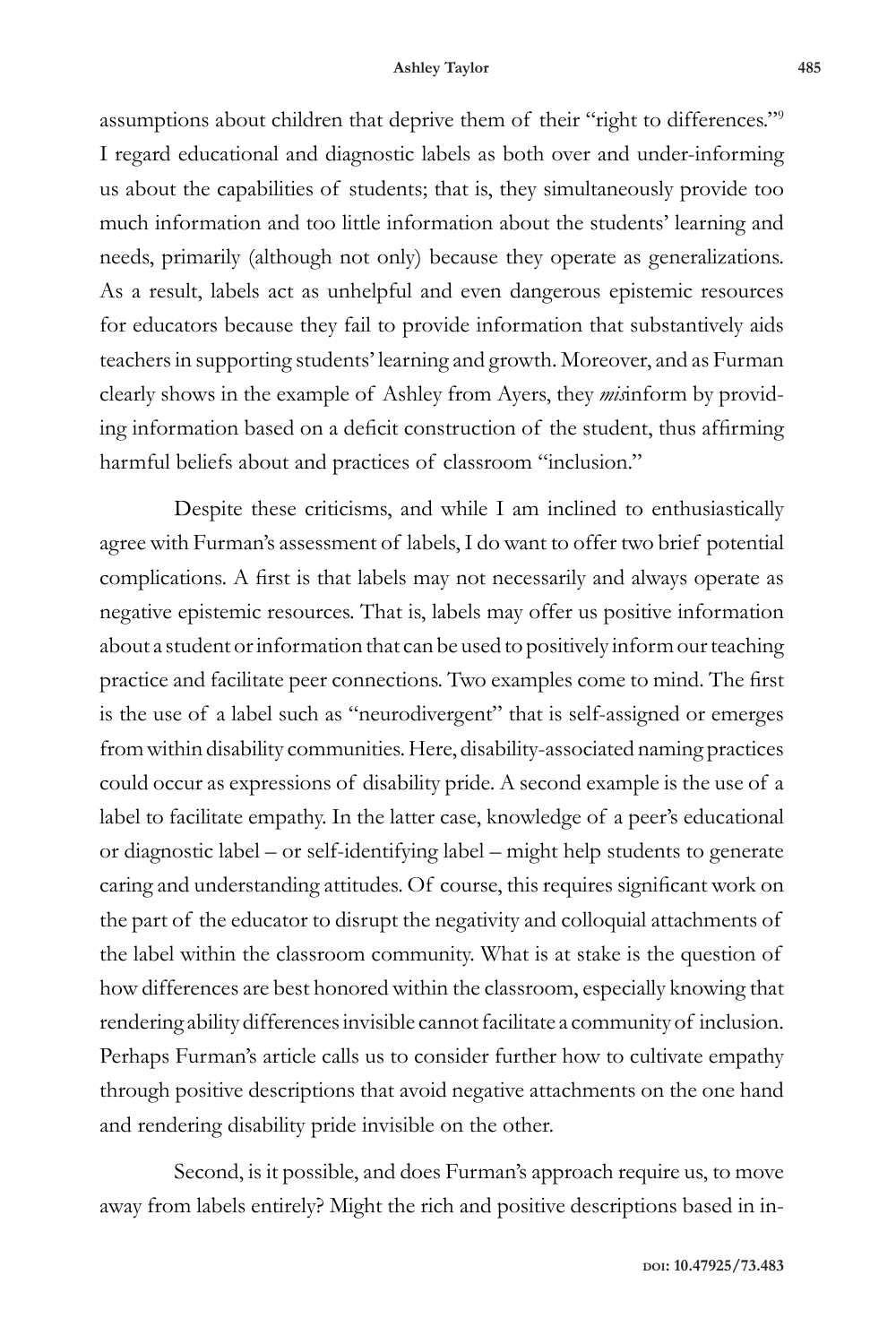quiry that Furman calls for nevertheless recreate new labels that complicate our abilities to enable students' belonging? Even in our best efforts to avoid negative attachments and to describe, name, or otherwise discursively construct students as members rather than others, our efforts are permeated by the discursive power of the normal. For example, in describing Thomas, Furman writes that "Thomas would certainly have challenged me as well," even while describing Mia and Natasha as "bright, hard-working, kind, and open-minded."10 Importantly, Thomas is not directly assigned the label "challenging" (an oft-assigned label for students perceived as disruptive and difficult), and yet the description of being challenged by him might call to mind that label, however indirectly. Indeed, research by Fernanda Orsati and Julie Causton-Theoharis<sup>11</sup> shows the commonality of discourses that construct students as challenging when they disrupt the social norms of the classroom, a phenomenon that confirms Furman's premise in her article. I use this example not to minimize the potential promise of descriptive inquiry in rendering coherent a child's *own* way of being, but rather to draw attention to our embeddness within hermeneutical structures that persistently reassert the power of the normal.

Early in the article, Furman reminds us that teachers need help, not sanctions. They need guidance, they need pedagogical tools, but they also need the opportunity to cultivate new epistemologies for responding to difference, new ways of seeing, knowing, and interpreting students. Given the context of power in which educators must act – and to which many are called to assimilate – the critical practice of "suspending understanding" has crucial meaning. In closing, I would ask us all to think deeply about what this suspension of understanding entails, what it looks like, and how it can be modeled. Is it a blanking of the mind? Is it an effort to stave off the unwanted attachments that come with even the most colloquial of labeling practices (good student, challenging student, smart student, and so on)? Is it an active and critical divestment from the psychological models of interpreting students?12 Is it perhaps an ongoing examination of one's able-bodied positionality or attachments to the un-examined normalcy privilege that most of us carry? Perhaps it is all these things. Whatever the answer, to enable students "to be at home" is to embrace a radical futurity.